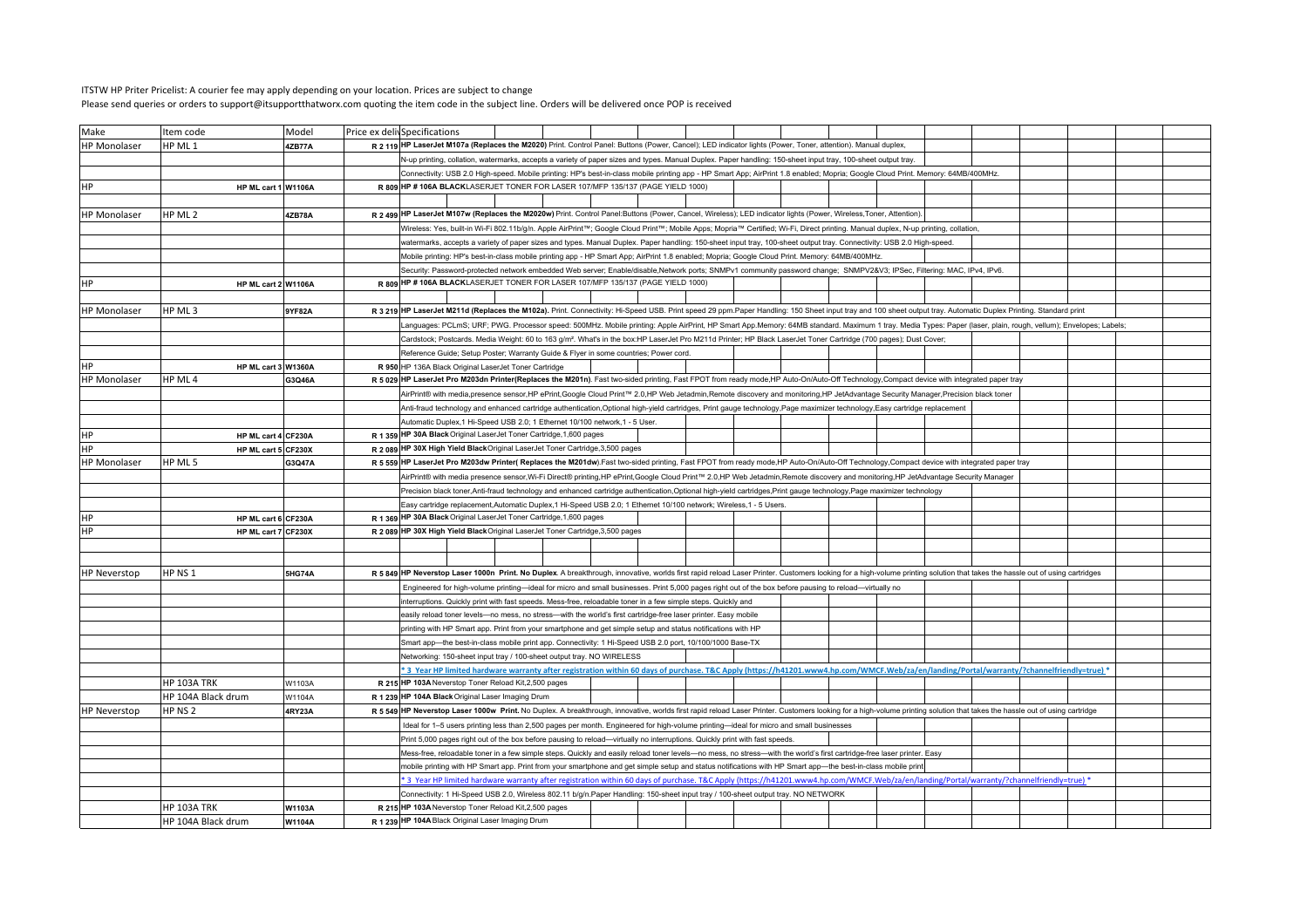| <b>HP Neverstop</b>    | HP NS 3                                         | <b>5HG87A</b>           |  | R 7 235 HP Neverstop Laser 1200n Print, Copy and Scan. No Duplex. No Fax. A breakthrough, innovative, worlds first rapid reload Laser Printer. Customers looking for a high-volume Multi-Function printing solution that |                                                                                                                                                                                                           |  |  |  |  |  |  |  |  |  |  |  |  |
|------------------------|-------------------------------------------------|-------------------------|--|--------------------------------------------------------------------------------------------------------------------------------------------------------------------------------------------------------------------------|-----------------------------------------------------------------------------------------------------------------------------------------------------------------------------------------------------------|--|--|--|--|--|--|--|--|--|--|--|--|
|                        |                                                 |                         |  | takes the hassle out of using cartridges. Ideal for 1-5 users printing less than 2,500 pages per month.Engineered                                                                                                        |                                                                                                                                                                                                           |  |  |  |  |  |  |  |  |  |  |  |  |
|                        |                                                 |                         |  | for high-volume printing-ideal for micro and small businesses Print 5,000 pages right out of the box before                                                                                                              |                                                                                                                                                                                                           |  |  |  |  |  |  |  |  |  |  |  |  |
|                        |                                                 |                         |  | pausing to reload--virtually no interruptions. Quickly print, scan, and copy with fast speeds. Mess-free,                                                                                                                |                                                                                                                                                                                                           |  |  |  |  |  |  |  |  |  |  |  |  |
|                        |                                                 |                         |  | reloadable toner in a few simple steps. Quickly and easily reload toner levels-no mess, no stress--with the                                                                                                              |                                                                                                                                                                                                           |  |  |  |  |  |  |  |  |  |  |  |  |
|                        |                                                 |                         |  | world's first cartridge-free laser printer. Easy mobile printing with HP Smart app. Print, scan, and copy from you                                                                                                       |                                                                                                                                                                                                           |  |  |  |  |  |  |  |  |  |  |  |  |
|                        |                                                 |                         |  | smartphone and get simple setup and status notifications with HP Smart app-the best-in-class mobile print app.                                                                                                           |                                                                                                                                                                                                           |  |  |  |  |  |  |  |  |  |  |  |  |
|                        |                                                 |                         |  | Connectivity: 1 Hi-Speed USB 2.0, Fast Ethernet 10/100 Base.Paper Handling: 150-sheet input tray / 100-sheet output tray. NO WIRELESS                                                                                    |                                                                                                                                                                                                           |  |  |  |  |  |  |  |  |  |  |  |  |
|                        | <b>HP 103A TRK</b>                              |                         |  | R 215 HP 103A Neverstop Toner Reload Kit, 2,500 pages                                                                                                                                                                    |                                                                                                                                                                                                           |  |  |  |  |  |  |  |  |  |  |  |  |
|                        | HP 104A Black drum                              | W1103A<br>W1104A        |  |                                                                                                                                                                                                                          |                                                                                                                                                                                                           |  |  |  |  |  |  |  |  |  |  |  |  |
|                        |                                                 |                         |  | R 1 239 HP 104A Black Original Laser Imaging Drum                                                                                                                                                                        |                                                                                                                                                                                                           |  |  |  |  |  |  |  |  |  |  |  |  |
| <b>HP Neverstop</b>    | HP NS 4                                         | 4RY26A                  |  | R 7 069 HP Neverstop Laser 1200w Print, Copy and Scan. No Duplex. No Fax. A breakthrough, innovative, worlds first rapid reload Laser Printer. Customers looking                                                         |                                                                                                                                                                                                           |  |  |  |  |  |  |  |  |  |  |  |  |
|                        |                                                 |                         |  |                                                                                                                                                                                                                          | for a high-volume Multi-Function printing solution that takes the hassle out of using cartridges. Ideal for 1-5 users printing less than 2,500 pages per                                                  |  |  |  |  |  |  |  |  |  |  |  |  |
|                        |                                                 |                         |  | month.Engineered for high-volume printing-ideal for micro and small businesses Print 5,000 pages right out of the box before pausing to reload-virtually no                                                              |                                                                                                                                                                                                           |  |  |  |  |  |  |  |  |  |  |  |  |
|                        |                                                 |                         |  | interruptions. Quickly print, scan, and copy with fast speeds. Mess-free, reloadable toner in a few simple steps. Quickly and easily reload toner levels- no mess, no stress                                             |                                                                                                                                                                                                           |  |  |  |  |  |  |  |  |  |  |  |  |
|                        |                                                 |                         |  | with the world's first cartridge-free laser printer. Easy mobile printing with HP Smart app. Print, scan, and copy from your smartphone and get simple                                                                   |                                                                                                                                                                                                           |  |  |  |  |  |  |  |  |  |  |  |  |
|                        |                                                 |                         |  | setup and status notifications with HP Smart app-the best-in-class mobile print app. Connectivity: 1 Hi-Speed USB 2.0, Wireless 802.11 b/g/n.Paper Handling 150-sheet input tray / 100-sheet output tray. NO NETWORK     |                                                                                                                                                                                                           |  |  |  |  |  |  |  |  |  |  |  |  |
|                        | <b>HP 103A TRK</b>                              | W1103A                  |  | R 215 HP 103A Neverstop Toner Reload Kit, 2,500 pages                                                                                                                                                                    |                                                                                                                                                                                                           |  |  |  |  |  |  |  |  |  |  |  |  |
|                        | HP 104A Black drum                              | W1104A                  |  | R 1 239 HP 104A Black Original Laser Imaging Drum                                                                                                                                                                        |                                                                                                                                                                                                           |  |  |  |  |  |  |  |  |  |  |  |  |
|                        |                                                 |                         |  |                                                                                                                                                                                                                          |                                                                                                                                                                                                           |  |  |  |  |  |  |  |  |  |  |  |  |
| <b>HP Colour Laser</b> | HP CL 1                                         | 7KW64A                  |  |                                                                                                                                                                                                                          | R 5 629 HP Colour LaserJet Pro M255dw (Replaces M254dw) Single Function. · Fast print speeds (21 ppm in colour and mono) and first page out in 10.48 seconds from ready mode · 250 sheet paper capacity · |  |  |  |  |  |  |  |  |  |  |  |  |
|                        |                                                 |                         |  | Automatic two-sided printing (Duplex) • Control panel; 6.5cm Colour Touchscreen • Easy-access USB port •256MB Memory • Connectivity: Hi-Speed USB 2.0 port; built-in Fast Ethernet 10/100Base-TX network port;           |                                                                                                                                                                                                           |  |  |  |  |  |  |  |  |  |  |  |  |
|                        |                                                 |                         |  | 802.11n 2.4/5GHz wireless; Walkup host USB port · Print Languages: HP PCL6;HP PCL5c;HP postscript level 3 emulation; PWG raster; PDF; PCLm; PCLm-S; NativeOffice; URF · Comes with introductory cartridges Black         |                                                                                                                                                                                                           |  |  |  |  |  |  |  |  |  |  |  |  |
|                        |                                                 |                         |  | (800 yield), Cyan, Magenta and Yellow (700 Yield each)                                                                                                                                                                   |                                                                                                                                                                                                           |  |  |  |  |  |  |  |  |  |  |  |  |
|                        | HP 207A Black cart                              | <b>W2210A</b>           |  | R 1 214 HP 207A Black LaserJet Toner Cartridge, 1,350 pages                                                                                                                                                              |                                                                                                                                                                                                           |  |  |  |  |  |  |  |  |  |  |  |  |
|                        | HP 207A Cyan cart                               | <b>W2211A</b>           |  | R 1 419 HP 207A Cyan LaserJet Toner Cartridge, 1,250 pages                                                                                                                                                               |                                                                                                                                                                                                           |  |  |  |  |  |  |  |  |  |  |  |  |
|                        | HP 207A Yellow cart                             | <b>W2212A</b>           |  | R 1 419 HP 207A Yellow Laser Jet Toner Cartridge, 1,250 pages                                                                                                                                                            |                                                                                                                                                                                                           |  |  |  |  |  |  |  |  |  |  |  |  |
|                        | HP 207A Magenta cart                            | W2213A                  |  | R 1 419 HP 207A Magenta LaserJet Toner Cartridge, 1,250 pages                                                                                                                                                            |                                                                                                                                                                                                           |  |  |  |  |  |  |  |  |  |  |  |  |
|                        | HP 207X Black cart                              | <b>W2210X</b>           |  | R 1 819 HP 207X Black LaserJet Toner Cartridge, 3,150 pages                                                                                                                                                              |                                                                                                                                                                                                           |  |  |  |  |  |  |  |  |  |  |  |  |
|                        | HP 207X Cyan cart                               | <b>W2211X</b>           |  | R 1 919 HP 207X Cyan LaserJet Toner Cartridge, 2,450 pages                                                                                                                                                               |                                                                                                                                                                                                           |  |  |  |  |  |  |  |  |  |  |  |  |
|                        | HP 207X Yellow cart                             | W2212X                  |  | R 1 919 HP 207X Yellow LaserJet Toner Cartridge, 2,450 pages                                                                                                                                                             |                                                                                                                                                                                                           |  |  |  |  |  |  |  |  |  |  |  |  |
|                        | HP 207X Magenta cart                            | W2213X                  |  | R 1 919 HP 207X Magenta LaserJet Toner Cartridge.2.450 pages                                                                                                                                                             |                                                                                                                                                                                                           |  |  |  |  |  |  |  |  |  |  |  |  |
|                        |                                                 |                         |  |                                                                                                                                                                                                                          |                                                                                                                                                                                                           |  |  |  |  |  |  |  |  |  |  |  |  |
| <b>HP Colour Laser</b> | HP CL MFP 1                                     | 4ZB97A                  |  | R 7 099 HP Colour LaserJet MFP 179fnw (Replaces C480fn+fw) Print, Copy, Scan and Fax. Memory 128MB/800MHz. Control panel: 2-line LCD and keypad. Mobile printing:                                                        |                                                                                                                                                                                                           |  |  |  |  |  |  |  |  |  |  |  |  |
|                        |                                                 |                         |  | HP's best-in-class mobile app - HP Smart app; Mopria; AirPrint 1.8 enabled; Google Cloud Print. Connectivity: USB 2.0 high-speed; Wireless; Wi-Fi Direct; Ethernet.                                                      |                                                                                                                                                                                                           |  |  |  |  |  |  |  |  |  |  |  |  |
|                        |                                                 |                         |  | Manual Duplex. 40-sheet ADF. Apple AirPrint™; Mobile Apps; Google Cloud Print™; Wi-Fi® Direct Printing; Mopria™ Certified. Memory 128MB                                                                                  |                                                                                                                                                                                                           |  |  |  |  |  |  |  |  |  |  |  |  |
|                        | HP #117A BLACK Toner                            | <b>W2070A</b>           |  | R 749 HP #117A BLACKLASERJET TONER FOR LASER 150/MFP 178/179 (PAGE YIELD 1000)                                                                                                                                           |                                                                                                                                                                                                           |  |  |  |  |  |  |  |  |  |  |  |  |
|                        |                                                 | W2071A                  |  | R 829 HP # 117A CYANLASERJET TONER FOR LASER 150/MFP 178/179 (PAGE YIELD 700)                                                                                                                                            |                                                                                                                                                                                                           |  |  |  |  |  |  |  |  |  |  |  |  |
|                        | HP #117A Cyan Toner                             | <b>W2072A</b>           |  |                                                                                                                                                                                                                          |                                                                                                                                                                                                           |  |  |  |  |  |  |  |  |  |  |  |  |
|                        | HP #117A Yellow Toner<br>HP #117A Magenta Toner | <b>W2073A</b>           |  |                                                                                                                                                                                                                          | R 829 HP # 117A YELLOW LASERJET TONER FOR LASER 150/MFP 178/179 (PAGE YIELD 700)<br>R 829 HP #117A MAGENTALASERJET TONER FOR LASER 150/MFP 178/179 (PAGE YIELD 700)                                       |  |  |  |  |  |  |  |  |  |  |  |  |
|                        |                                                 |                         |  | R 1 679 HP # 120A IMAGING UNIT FOR LASER 150/MFP 178/179                                                                                                                                                                 |                                                                                                                                                                                                           |  |  |  |  |  |  |  |  |  |  |  |  |
|                        | HP #120A IMAGING UNIT                           | W1120A<br><b>7KW56A</b> |  | R 7 969 HP Colour LaserJet MFP M183fw (Replaces M181fw) .4 - in - 1, Print, Copy, Scan and Fax (Wireless), Fast print speeds (16 ppm in colour and mono) and first page out in 11.47 second from ready mode              |                                                                                                                                                                                                           |  |  |  |  |  |  |  |  |  |  |  |  |
| <b>HP Colour Laser</b> | HP CL MFP 2                                     |                         |  |                                                                                                                                                                                                                          |                                                                                                                                                                                                           |  |  |  |  |  |  |  |  |  |  |  |  |
|                        |                                                 |                         |  |                                                                                                                                                                                                                          | 150 sheet paper capacity , Control Panel: 2-line LCD with numeric keypad , 35 sheet ADF , Connectivity: Hi-Speed USB 2.0 port; built-in Fast Ethernet 10/100 Base-TX network port,                        |  |  |  |  |  |  |  |  |  |  |  |  |
|                        |                                                 |                         |  | 802.11n 2.4/5GHz wireless, Fax port, Print Languages: HP PCL6;HP PCL5c;HP postscript level 3 emulation; PWG raster; PDF; PCLm;PCLm-S;URF                                                                                 |                                                                                                                                                                                                           |  |  |  |  |  |  |  |  |  |  |  |  |
|                        |                                                 |                         |  | Comes with Introductory toner: Black (800 Pages) and Cyan; Magenta and Yellow (700 pages each                                                                                                                            |                                                                                                                                                                                                           |  |  |  |  |  |  |  |  |  |  |  |  |
|                        | HP 216A Black Toner                             | <b>W2410A</b>           |  | R 949 HP 216A Black LaserJet Toner Cartridge, 1,050 pages                                                                                                                                                                |                                                                                                                                                                                                           |  |  |  |  |  |  |  |  |  |  |  |  |
|                        | HP 216A Cyan Toner                              | W2411A                  |  | R 1 009 HP 216A Cyan LaserJet Toner Cartridge, 850 pages                                                                                                                                                                 |                                                                                                                                                                                                           |  |  |  |  |  |  |  |  |  |  |  |  |
|                        | HP 216A Yellow Toner                            | <b>W2412A</b>           |  | R 1 009 HP 216A Yellow LaserJet Toner Cartridge, 850 pages                                                                                                                                                               |                                                                                                                                                                                                           |  |  |  |  |  |  |  |  |  |  |  |  |
|                        | HP 216A Magenta Toner                           | W2413A                  |  | R 1 009 HP 216A Magenta LaserJet Toner Cartridge, 850 pages                                                                                                                                                              |                                                                                                                                                                                                           |  |  |  |  |  |  |  |  |  |  |  |  |
| <b>HP Colour Laser</b> | HP CL MFP 3                                     | 7KW75A                  |  | R 9 095 HP Colour LaserJet Pro MFP M283fdw (Replaces M281fdw),4 in 1 Printer · Print, copy, scan and fax (Wireless, Fast print speeds (21 ppm in colour and mono) first page out in ready mode black 10.44 seconds       |                                                                                                                                                                                                           |  |  |  |  |  |  |  |  |  |  |  |  |
|                        |                                                 |                         |  | Automatic two-sided printing . 50-page ADF . Easy access USB port . 6.85cm colour Touchscreen display . 250 sheet paper capacity . Print languages HP PCL6;HP PCL5c;HP postscript level 3 emulation; PWG                 |                                                                                                                                                                                                           |  |  |  |  |  |  |  |  |  |  |  |  |
|                        |                                                 |                         |  | raster; PDF; PCLm; PCLm-S;NativeOffice;URF · Connectivity: Hi-Speed USB 2.0 port; built-in Fast Ethernet 0/100/1000 Base-TX network port, 802.11n 2.4/5GHz wireless, Fax port, Front Host USB · Comes with starte        |                                                                                                                                                                                                           |  |  |  |  |  |  |  |  |  |  |  |  |
|                        |                                                 |                         |  | cartridges Black (1,350 pages per yield) and Colour Cyan, Magenta and Yellow (700 pages per yield each)                                                                                                                  |                                                                                                                                                                                                           |  |  |  |  |  |  |  |  |  |  |  |  |
|                        | HP 207A Black Toner                             | <b>W2210A</b>           |  | R 1 219 HP 207A Black LaserJet Toner Cartridge, 1,350 pages                                                                                                                                                              |                                                                                                                                                                                                           |  |  |  |  |  |  |  |  |  |  |  |  |
|                        | HP 207A Cyan Toner                              | <b>W2211A</b>           |  | R 1 419 HP 207A Cyan LaserJet Toner Cartridge, 1,250 pages                                                                                                                                                               |                                                                                                                                                                                                           |  |  |  |  |  |  |  |  |  |  |  |  |
|                        |                                                 |                         |  |                                                                                                                                                                                                                          |                                                                                                                                                                                                           |  |  |  |  |  |  |  |  |  |  |  |  |